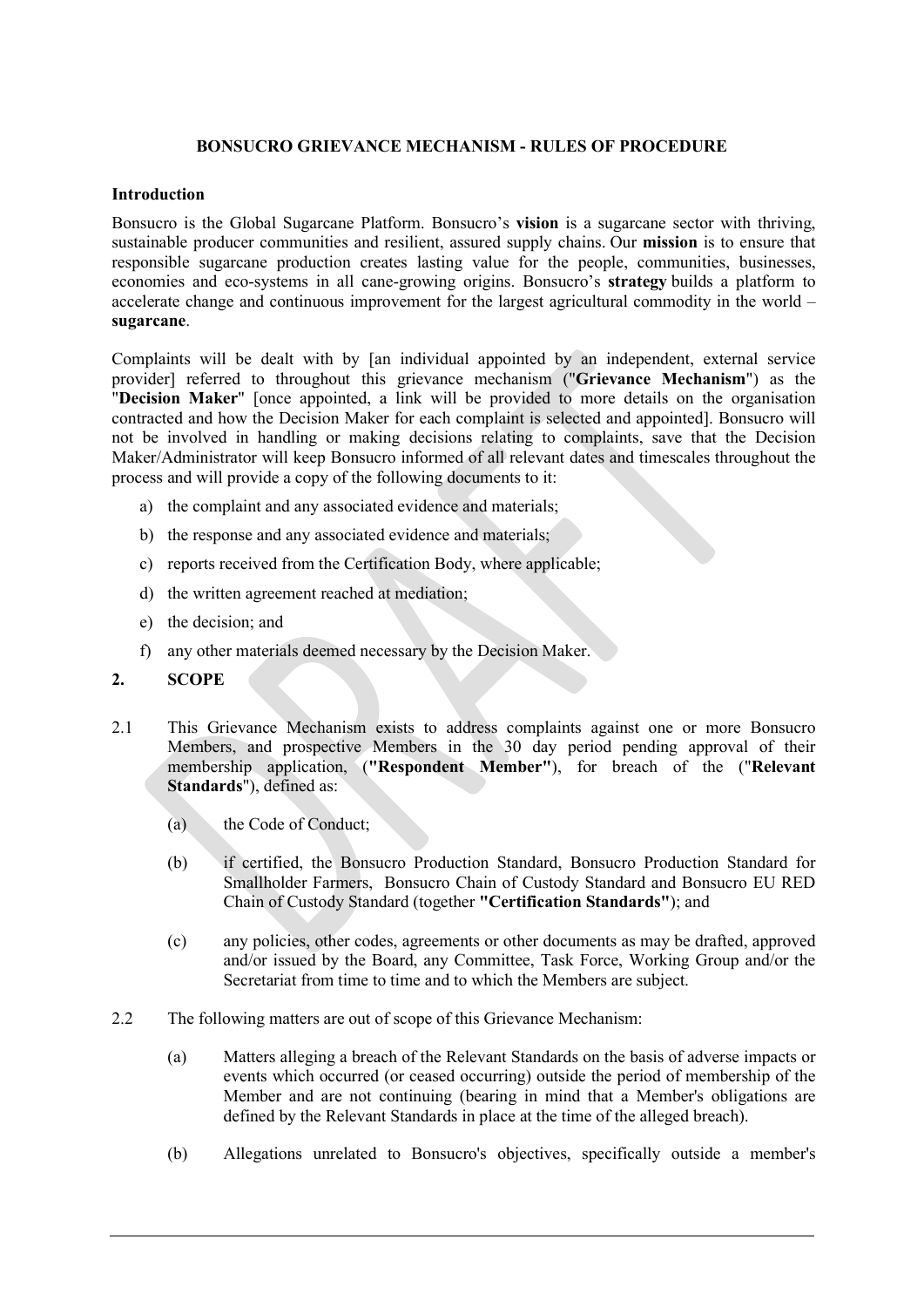sugarcane business or where the member is not directly involved in the production, processing and sourcing of sugarcane unrelated to those activities.

- (c) Complaints that are not made in good faith. This includes complaints that are politically or commercially motivated, complaints that contain abusive or derogatory language, complaints that are based solely on media reports and/or that do not substantiate allegations with evidence.
- (d) Complaints relating to matters (or substantially similar to matters) where a final decision has already been taken relating to that Respondent Member whether under this Grievance Mechanism or a predecessor Bonsucro complaints resolution procedure or grievance mechanism.
- (e) Complaints where issues of serious physical harm or criminal activities are raised and must be dealt with urgently, in which case they should be referred to the relevant authorities.
- (f) Complaints relating to any deficiencies or failure to provide adequate services in the certification process by the Certification Body, which will be dealt with in the usual way as between Bonsucro and the Certification Body.
- 2.3 The Decision Maker may refuse any complaint on the basis that it is out of scope where it falls within one of the criteria at paragraph 2.2.

## 3. HOW TO SUBMIT A COMPLAINT

- 3.1 Before submitting a complaint, prospective complainants ("Complainants") should carefully consider the requirements of this Grievance Mechanism in full and consider whether this is the best forum for resolution of its complaint. For example, this Grievance Mechanism may not be a suitable forum to resolve complaints where:
	- (a) criminal issues are raised; and/or
	- (b) urgent action is required[,

in these cases it is recommended Complainants contact the relevant authorities].

- 3.2 Any interested party or affected stakeholder may submit a complaint. Complainants should have some connection to the issues being complained of (for example, this would include communities or individuals directly affected by a member's activities or civil society and other organisations acting on behalf of communities or individuals) and must be able to supply information about these issues. The complaint should also state clearly what resolution or remediation is sought in accordance with paragraph 4.1(f) below.
- 3.3 Bonsucro may initiate a complaint against a Member or prospective Member through this Grievance Mechanism.
- 3.4 Complaints must be submitted [by completing this online form or] by emailing the "Required Information" (as defined in Section 4 below) and supporting evidence [to email address or] by posting the Required Information to:

[mailing address]

3.5 Complaints must be submitted in written English. Only supporting evidence submitted in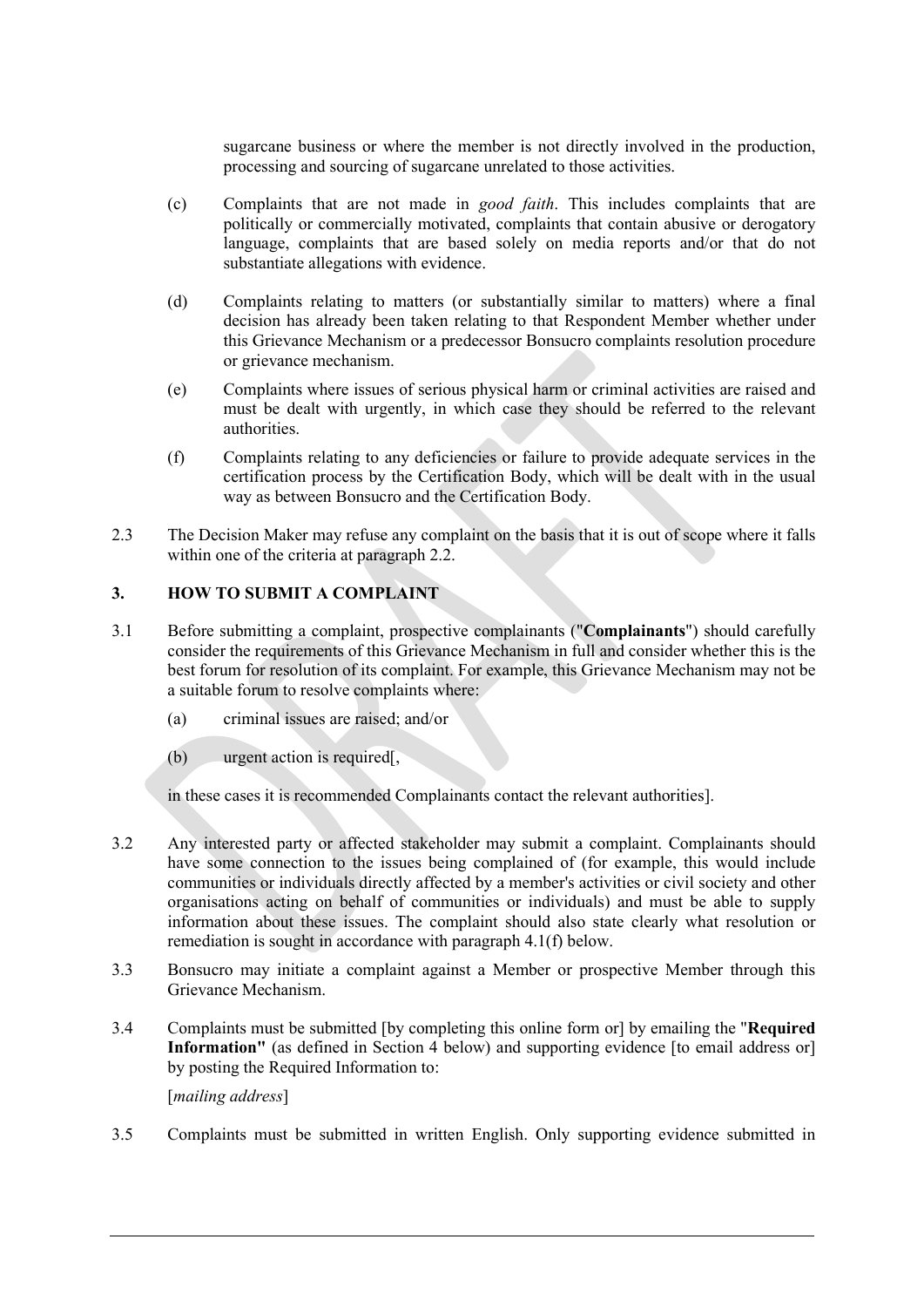English will be taken into consideration.

- 3.6 Where a Complainant requires support to submit a complaint, for example, assistance compiling Required Information (see Section 4 below) or assistance with submission in English, they may contact [a member of the Grievance Mechanism Support Group].
- 3.7 By submitting a complaint, the Complainant agrees to comply with the requirements of this Grievance Mechanism outlined in this document.

### 4. REQUIRED INFORMATION

- 4.1 The Complainant is required to provide all of the following information before a complaint will be considered:
	- (a) Information about the Complainant, including:
		- (i) contact person(s) making the complaint or, where applicable, name of representative organisation, contact person, and title/position;
		- (ii) where the Complainant is not an individual or a group of individuals, information that demonstrates legitimacy of a representative organisation as a legal entity or its alternative formal capacity; and
		- (iii) contact information, including email, phone number and mailing address.
	- (b) Identity of the Respondent Member(s) against whom the complaint is made.
	- (c) Details of the nature of the complaint, by identifying:
		- (i) the Relevant Standard(s), referred to above at paragraph 2.1, that are alleged to have been breached;
		- (ii) the specific article(s) of the Relevant Standard(s), referred to above at paragraph 2.1, that are alleged to have been breached; and
		- (iii) details of factual allegations which support the complaint on the basis of (i) and (ii) above. Where allegations relate to social and/or environmental harm, details must be provided on whether the Respondent Member caused or contributed to the harm or whether the harm is linked to their operations, products or services through a business relationship.
	- (d) Documentation and other supporting evidence to substantiate the factual allegations, including a clear and concise narrative with inclusion of supporting evidence.
	- (e) Written evidence that good faith steps were undertaken to seek resolution directly with the Respondent Member prior to initiating this Grievance Mechanism. If this is not possible, an explanation as to the reason that prior engagement was not possible should be provided. A lack of prior engagement will not be prohibitive to access to the Grievance Mechanism where reasons are provided, but may be taken into account when reaching a decision.
	- (f) Specific actions or recommendations requested to resolve or remedy problems raised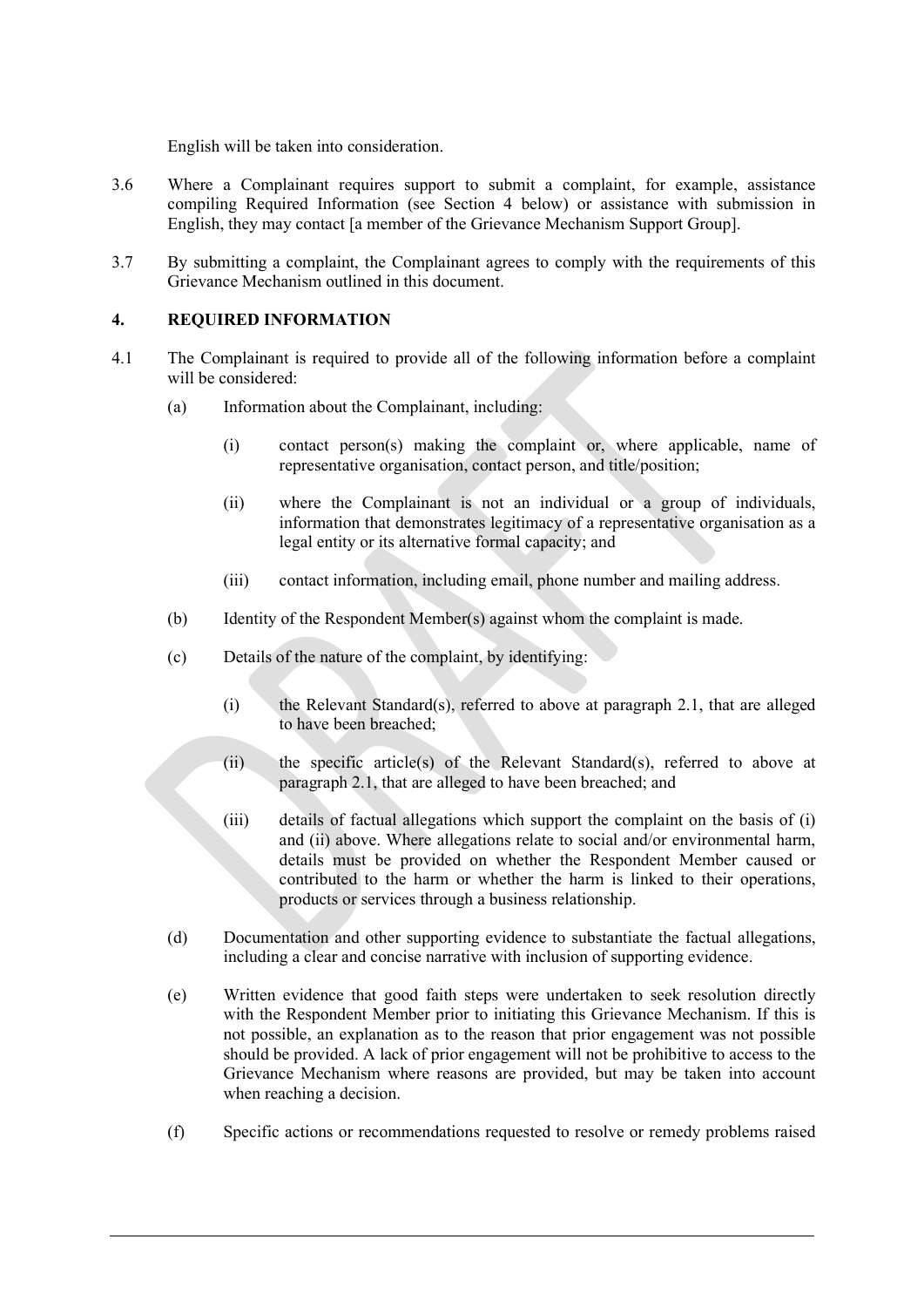in the complaint with reference to paragraphs 11.5 to 11.7.

- (g) Where a complaint is being made by an organisation on behalf of individuals or communities, the organisation should provide:
	- (i) details of those individuals or communities they are acting on behalf of; and
	- (ii) evidence that they are representing their interests.
- 4.2 If the Complainant considers that details of individuals cannot be given, it should provide information and evidence as to why anonymity is required. The Decision Maker (in its absolute discretion):
	- (a) may grant the request for anonymity if the Decision Maker considers that this will not prevent the complaint from being fairly taken forward, including any difficulties in responding to allegations that cannot be substantiated or supported by evidence; and
	- (b) may make any necessary and proportionate adjustments to the process set out below to ensure that anonymity can be appropriately maintained without adversely affecting the ability of either party to otherwise fully follow the process.
- 4.3 The Complainant must confirm that it has considered whether this Grievance Mechanism is an appropriate mechanism for the resolution of its complaint, taking into account the provisions of this Grievance Mechanism, including available remedies, and any other available mechanisms.
- 4.4 The Decision Maker may request further information from the Complainant or the Respondent Member at any time.
- 4.5 The Decision Maker may reject complaints that do not satisfy all of the requirements of this Grievance Mechanism.
- 4.6 Any complaint plus evidence is not to exceed [200 pages] of A4 or equivalent unless special permission is received from the Decision Maker. The Complainant should set out why the matter cannot be dealt with more concisely at the time of submission. Links to other materials will not be considered where the material has not been converted into a suitable format and included within the applicable page limit.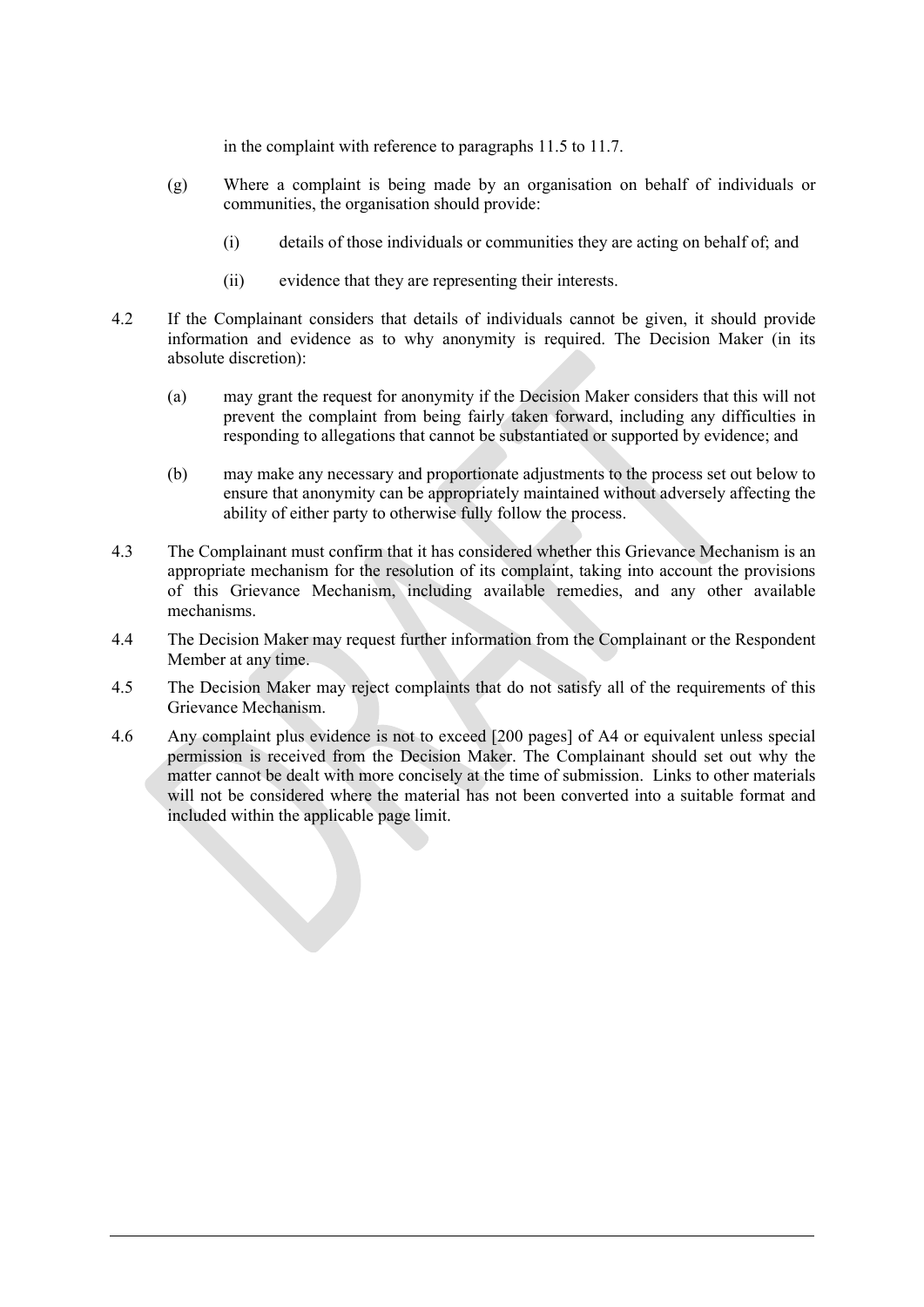# 5. COMPLAINT HANDLING

#### STEP<sub>2</sub> STEP<sub>1</sub> Initial Complaint Complaint Scoping Mediation submission Member Assessmen STEP 5: Close ejected Follow III complaint Body (if from<br>Member on Breach

### 5.1 Figure 1: Summary diagram of complaint handling procedure

## 6. COMPLAINT SUBMISSION

- 6.1 Once a complaint has been received by the Decision Maker the Complainant and the Respondent Member will be notified that:
	- (a) a complaint has been received within five Business Days ("Business Days" include any day other than Saturday, Sunday or a bank holiday in England) from the date of receipt; and
	- (b) a decision on whether or not it is in scope will be made within ten Business Days.
- 6.2 If, in accordance with paragraph 4.6 the Decision Maker does not allow evidence exceeding [200 pages] or (in its absolute discretion) imposes a higher limit, the Complainant shall have a further [ten] Business Days to re-submit their claim in a compliant form (in addition to the limit of times allowed for re-submission under this Grievance Mechanism).

## 7. INITIAL SCOPING ASSESSMENT

- 7.1 The parties will be notified of a decision on whether the complaint is in scope within ten Business Days of the date of notification served in accordance with paragraph 6.1 above. At this point a response will be requested directly from the Respondent Member, in accordance with section 8 below and, if applicable, a report will be requested from the Certification Body in accordance with paragraph 7.8 below.
- 7.2 A complaint will be in scope if the Decision Maker determines that:
	- (a) none of the matters at paragraph 2.2 above apply;
	- (b) the criteria at paragraph 4.1 above have been met; and
	- (c) there is enough information to warrant further examination of the issues raised with regard to the Respondent Member's responsibilities under the Relevant Standards.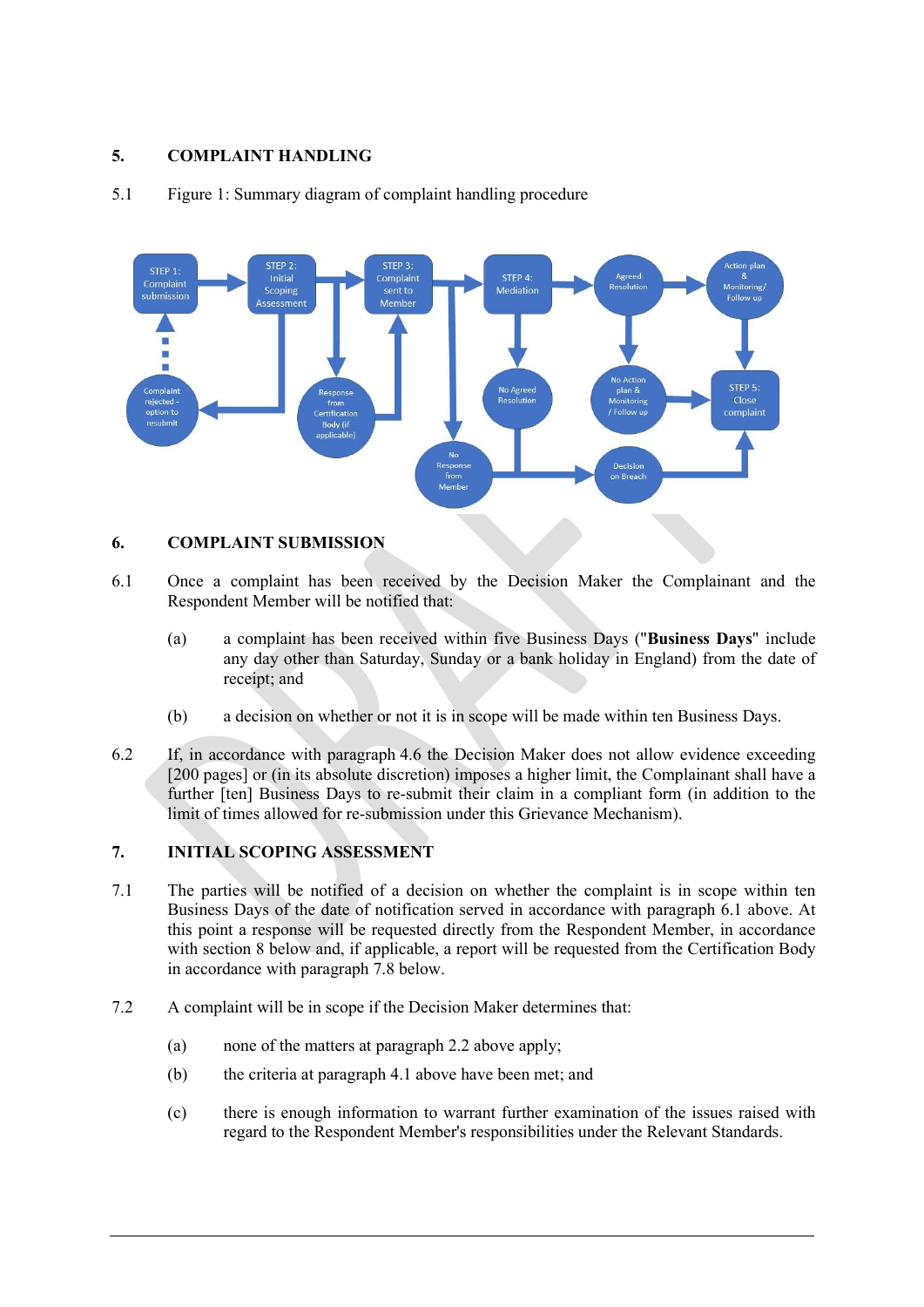- 7.3 A determination that a complaint is in scope does not mean that there has been a breach of the Relevant Standards.
- 7.4 Where multiple complaints are made against the same or multiple Respondent Members relating to the same facts the Decision Maker may join the complaints and deal with them together, making adjustments to the time periods set out below so long as all of the parties to the complaint are kept informed of any new timetables.
- 7.5 Before making a decision in accordance with paragraph 7.4, the Decision Maker shall inform the parties of its intended decision and invite the parties to make representations as to that decision within ten Business Days of being so notified. It shall take the representations of the parties into account in deciding whether to exercise this right including, but not limited to, representations made as to the effect on affected stakeholders, personnel or to legitimate requirements of commercial confidentiality, if information needs to be shared between multiple parties.
- 7.6 A complaint must contain all of the Required Information to be in scope. If a complaint is rejected on the basis that it does not contain all of the Required Information the Complainant will be notified what further information is required. The Complainant can resubmit the complaint once.
- 7.7 The Decision Maker may allow a complaint to proceed even where all of the Required Information is not included if the Decision Maker considers that this will not prevent the complaint from being addressed effectively, or that the specific circumstances of the Complainant require that the complaint should be allowed to proceed.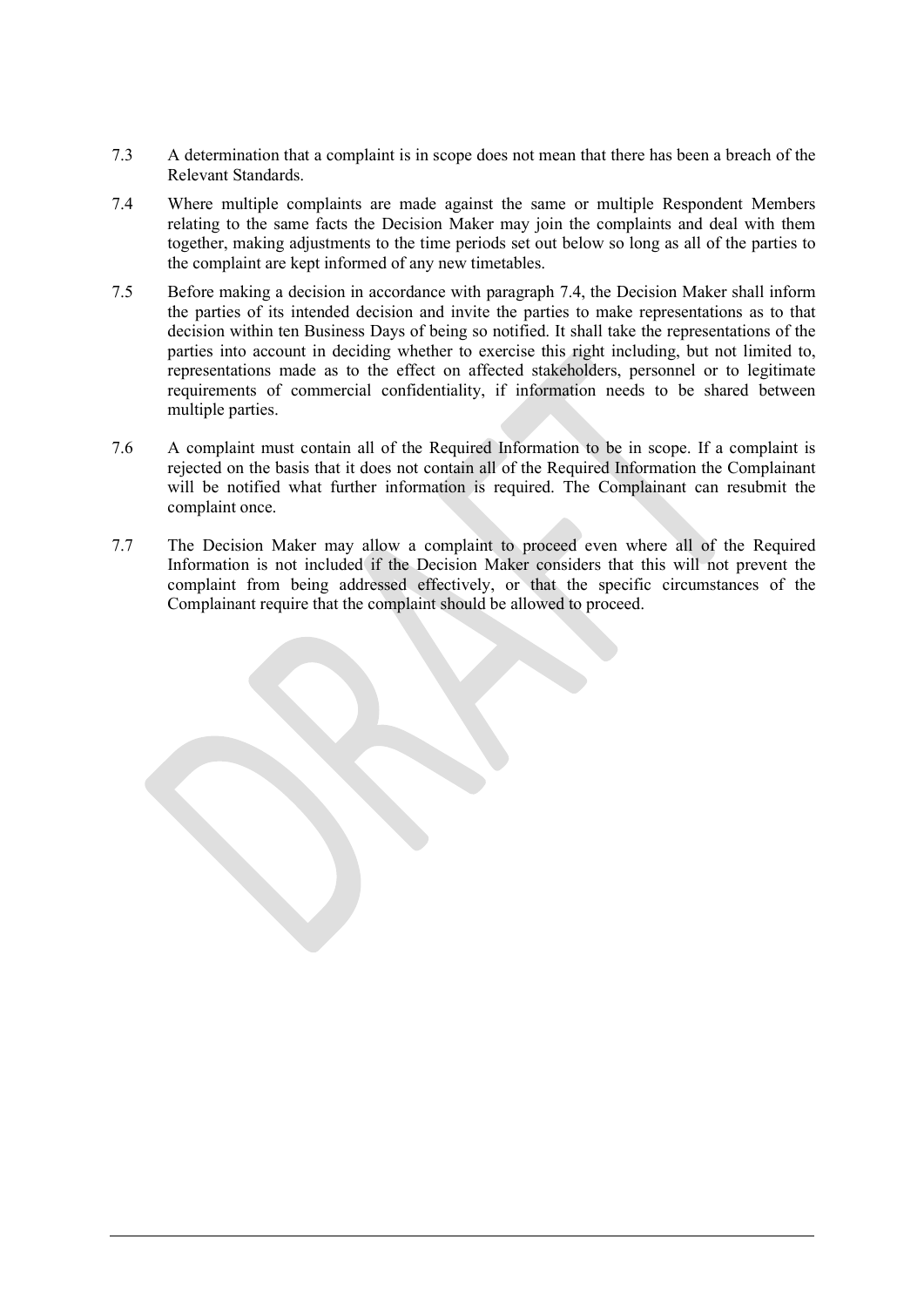## Complaints relating to Certified Members

- 7.8 If the complaint includes any allegation that there has been a breach of the Certification Standards and the allegations relate to a period for which the Respondent Member was certified, the Decision Maker will request from Bonsucro the relevant audit report or any other certification data relevant to the complaint ("Certification Data") to determine whether or not it contains information relevant to the allegations.
- 7.9 If the Respondent Member is in the process of being certified, that is, they have signed the Bonsucro certification contract with a Certification Body and/or the certification process is underway, the allegations may be passed on to the Certification Body so that it is dealt with in the certification process. [In this instance, the certification process will be paused pending completion of this Grievance Mechanism process / this Grievance Mechanism process will be paused pending completion of the certification process.] If the Complainants are satisfied that their grievance has been satisfactorily dealt with by the certification process, they may elect to withdraw the complaint.
- 7.10 If the Certification Data does not contain information relating to the factual allegations, the Decision Maker may request further information from the Certification Body. This information will also be shared with Bonsucro.
- 7.11 The Respondent Member agrees to waive confidentiality in relation to the Certification Data and any corrective action plans and outcomes to enable this information to be shared with the Decision Maker.
- 7.12 The Respondent Member may redact, as appropriate, any confidential or trade sensitive information not relevant to the factual allegations and may make submissions to the Decision Maker as to whether or not this information should be shared with the Complainant. The default position will be that any information shared with the Decision Maker will also be shared with the Complainants, subject to any redactions made in accordance with this paragraph.
- 7.13 The Certification Body will have five Business Days from the date the request is made in accordance with paragraph 7.8 above to provide a response to the Decision Maker to be shared with the Respondent Member within a further two Business Days. If a request is made in accordance with paragraph 7.10 above the Certification Body will have a further ten Business Days to provide a response to the Decision Maker to be shared with the Respondent Member within a further two Business Days.
- 7.14 The response will be shared with the Respondent Member in accordance with section 8 below.

## 8. RESPONSE FROM MEMBER

- 8.1 The Respondent Member will have thirty Business Days from the date of notification served in accordance with paragraph 7.1 (or the date of a response being shared with the Respondent Member under paragraph 7.13 if a report is requested from the Certification Body in accordance with paragraph 7.8) to provide a written response. If the Respondent Member does not respond within thirty Business Days, a further request for response will be sent to the Respondent Member specifying that the complaint will proceed to a decision on the basis of the Complainant's submission alone if a response is not received within a further five Business Days of that further request being received by the Respondent Member.
- 8.2 The response should include: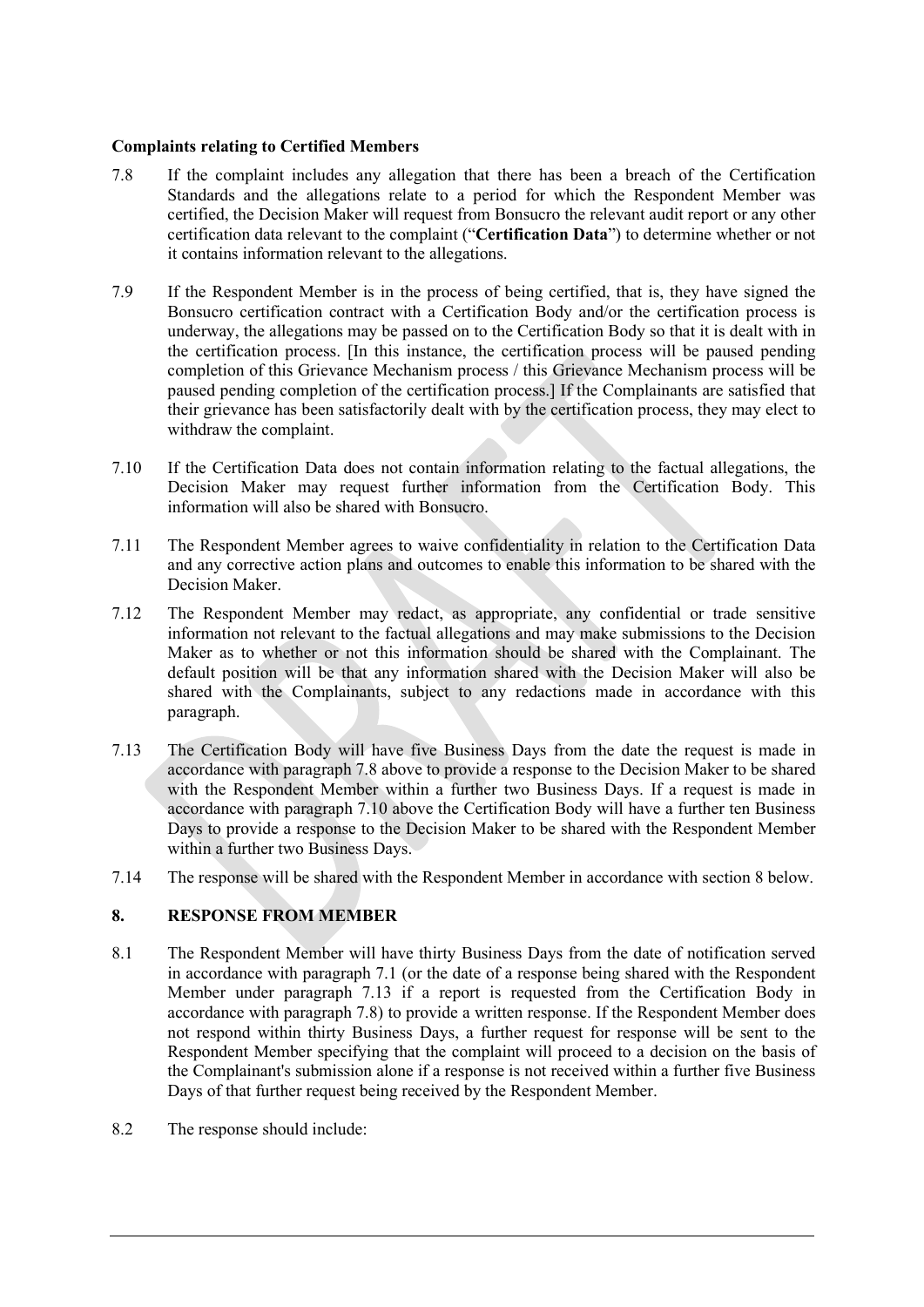- (a) a response to the specific allegations raised in the complaint, including any documentation and other supporting evidence to substantiate the response to any allegations, including a clear and concise narrative with links to or inclusion of supporting evidence;
- (b) comments on the resolution or remedy sought by the Complainant, whether they are possible to implement and any potential knock-on effects of their implementation, and any alternative suggestions; and
- (c) if applicable, an explanation of any difficulties faced by the Respondent Member due to the Complainants' request for anonymity.
- 8.3 Any response plus evidence is not to exceed [200 pages] of A4 or equivalent unless special permission is received from the Decision Maker. If such special permission is sought the Respondent Member should set out why the matter cannot be dealt with more concisely at the time of submission. Links to other materials will not be considered where the material has not been converted into a suitable format and included within the applicable page limit. If the Decision Maker does not allow evidence exceeding [200 pages] or (in its absolute discretion) imposes a higher limit, the Respondent Member shall have a further [ten] Business Days to resubmit its response in a compliant form. If the Respondent Member fails to do so, the Decision Maker may disregard any material exceeding the relevant page limit.
- 8.4 The Respondent Member may agree to the specific actions or recommendations requested to resolve or remedy problems raised in the complaint (referred to at paragraph 4.1(f) above) or may offer an alternative proposal. If an alternative proposal is presented to resolve the complaint, the Complainants will have fifteen Business Days to accept or reject the proposal. If the proposal is rejected, the complaint will proceed through the Grievance Mechanism.
- 8.5 If the Respondent Member requires an extension of time they must:
	- (a) make the request for an extension of time within ten Business Days of receiving the complaint (or the date of a response being shared with the Respondent Member under paragraph 7.13 if a report is requested from the Certification Body in accordance with paragraph 7.8); and
	- (b) specify to the Decision Maker the date that a response will be received.
- 8.6 The Respondent Member may be granted a maximum extension of 30 Business Days on application to the Decision Maker. The Complainant will be notified of any extension.

## 9. MEDIATION

- 9.1 Following the steps at paragraphs 6 to 8 above, and assuming that no agreement is reached in accordance with paragraph 8.3 above, the parties will attempt to resolve the complaint in accordance with [CEDR's Model Mediation Agreement].
- 9.2 The parties will be required to select an independent person to act as mediator ("Mediator") from the pre-approved list of mediators provided by [Independent Body]. [This list is available on Bonsucro's website.] Their selection will be required within ten Business Days of the date of receipt of the response from the Respondent Member. The parties may agree an additional Mediator not on the approved list and notify [Independent Body] of their choice within this time period. If the parties are unable to agree on the joint appointment of an independent person to mediate within ten Business Days of the date of receipt of the response from the Respondent Member, [Independent Body] will nominate an appropriate Mediator within a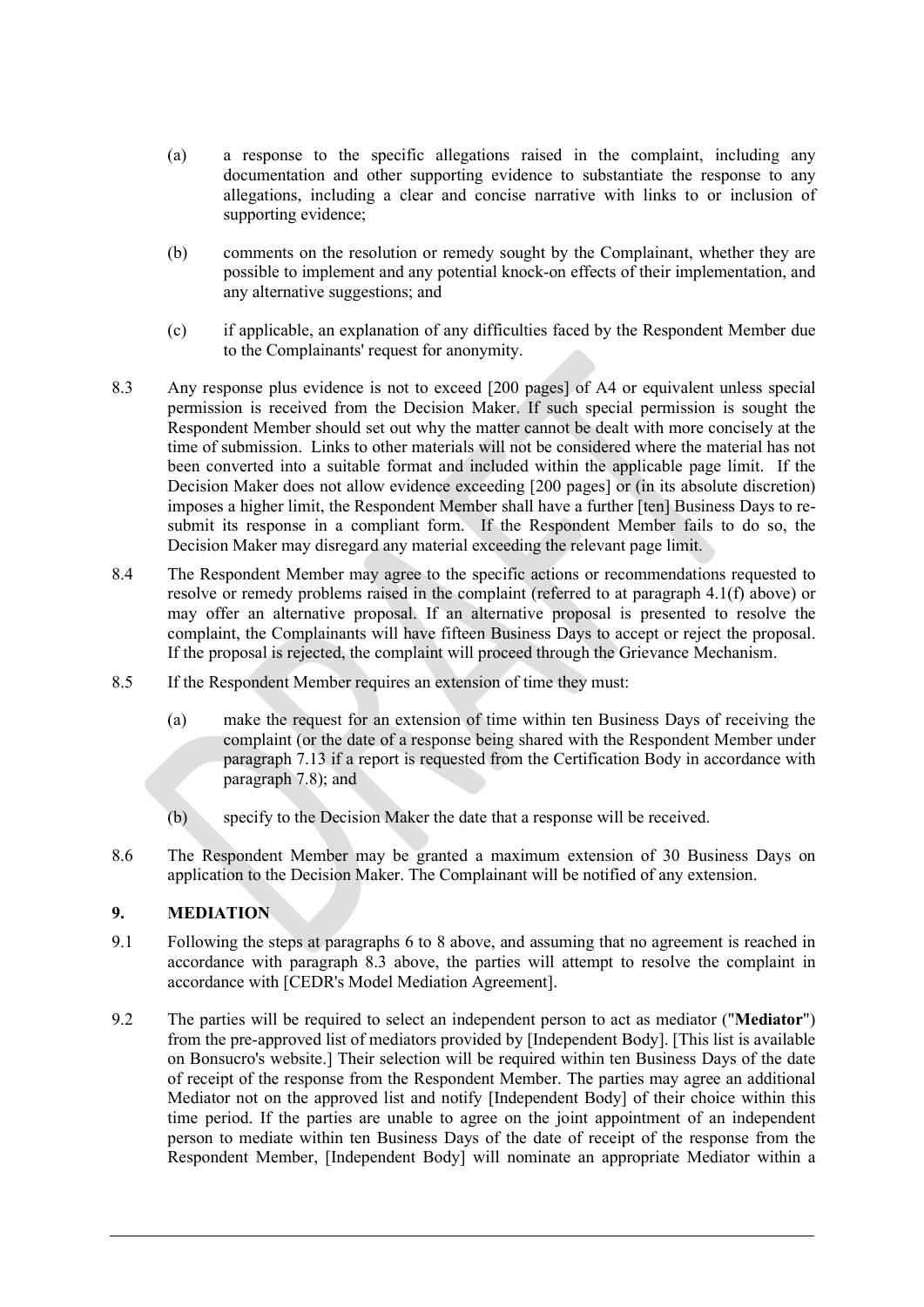further ten Business Days.

- 9.3 The parties will agree with the Mediator the terms of reference for the mediation and any other relevant details required to enable the process of mediation to proceed. The mediation should take place within twenty Business Days of the appointment of an independent mediator in accordance with paragraph 9.2 above or as otherwise agreed by the parties. The parties will share the proposed mediation date with the Decision Maker.
- 9.4 [Bonsucro will make available funds to cover the cost of the mediator for a maximum of two days mediation and one day preparation and follow up or up to a limit of £5,000, whichever is lower; subject to a maximum available amount for all mediations under the Grievance Mechanism of £30,000 per calendar year. Any costs incurred beyond these limits will be covered by the parties.]
- 9.5 If any party refuses to engage in mediation the complaint will proceed to a decision by the Decision Maker on whether there has been a breach of the Relevant Standard(s). When making its decision as to any relevant sanction to be imposed on the Respondent Member, the Decision Maker will take into account any refusal to engage in mediation.
- 9.6 Any settlement reached in the mediation shall not have the effect of engaging paragraph 10.2 [to 10.3] below until it has been reduced to writing and signed by, or on behalf of, the parties to the mediation. The Mediator shall assist the parties to the mediation in recording the outcome of the mediation.

### 10. AGREED RESOLUTION

- 10.1 Within five Business Days of the date of the Mediation, the parties will notify the Decision Maker that either:
	- (a) they wish to pause the Grievance Mechanism for a further period to enable continued discussion and/or to request a non-binding recommendation from the Mediator in accordance with paragraph 10.5 and/or for their agreement to be recorded in signed writing, and notify the Decision Maker of the date on which that period will end, following which they will make a further notification to the Decision Maker;
	- (b) they have agreed to resolve the complaint at mediation and this has been recorded in signed writing; or
	- (c) they have been unable to reach an agreement.

### Mediation leads to agreement

- 10.2 If the parties agree to resolve the complaint at mediation and agree to this in signed writing, the notification by the parties will include a copy of the agreement reached, including any details of the agreement, action plan and agreed follow up or monitoring mechanisms.
- 10.3 Bonsucro will then:
	- (a) take a decision to close the complaint and publish notification of the decision on its website; or, if applicable,
	- (b) Bonsucro will publish on its website an expected date for review when a decision will be taken following the implementation of any agreed action plan and follow up or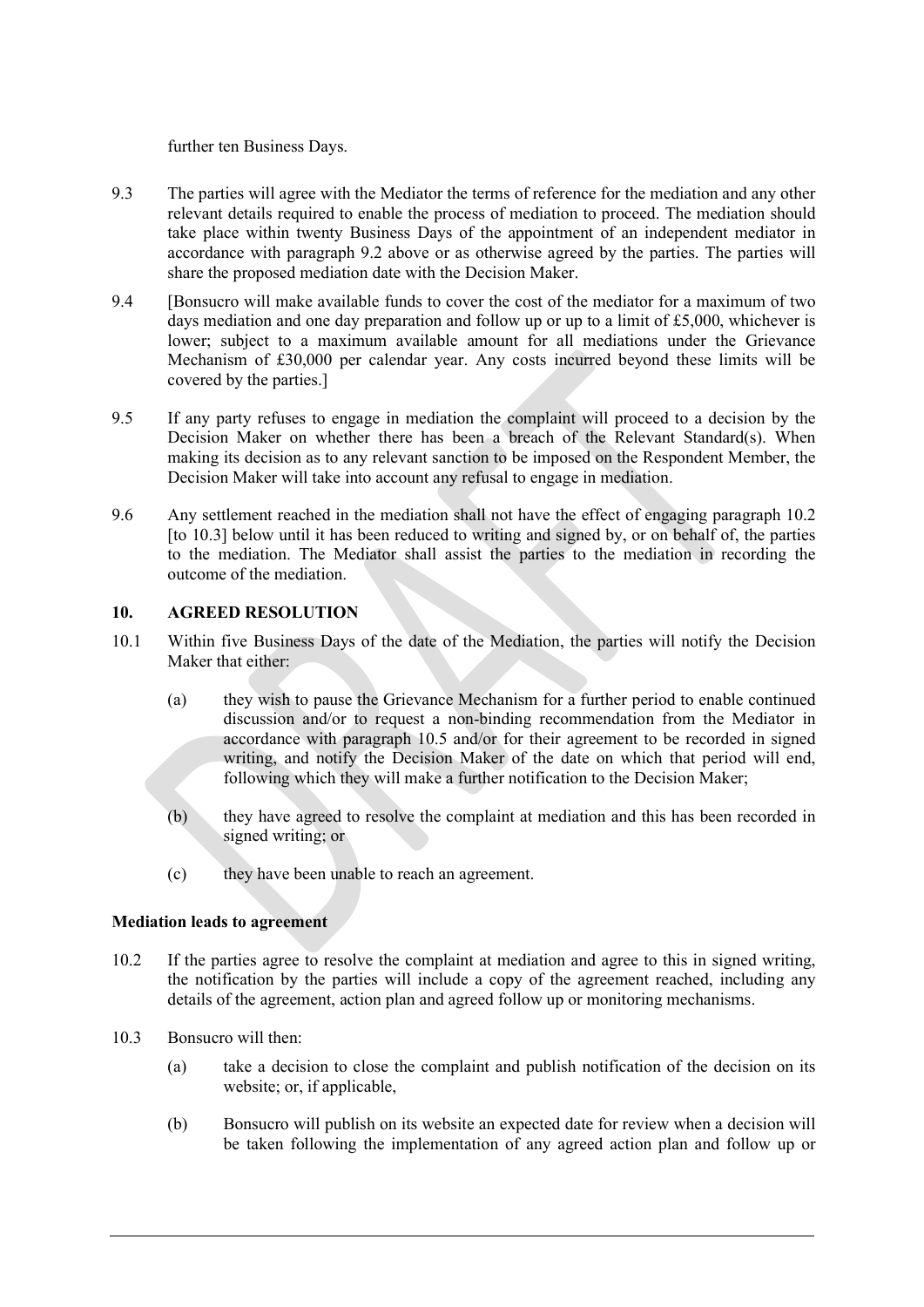#### monitoring mechanisms.

10.4 Any monitoring mechanisms will seek to ensure regular follow up and aftercare of rightsholders after the grievance process has concluded in order to track the impacts of the remedy and obtain feedback.

### Mediation does not lead to agreement

- 10.5 If the parties to the mediation (or some of them, where there are multiple Respondent Members) are unable to reach a settlement in the mediation or during any subsequent further period of negotiation, and only if all the parties to the mediation so request and the mediator agrees, the Mediator shall produce for the parties to the mediation a non-binding recommendation on the terms of settlement. This shall set out what the Mediator suggests are appropriate settlement terms in all of the circumstances.
- 10.6 The non-binding recommendation will be shared with the Decision Maker.

## 11. NO AGREED RESOLUTION – CONTINUATION OF PROCESS

- 11.1 The Decision Maker will have thirty Business Days from the relevant date of notification (in accordance with paragraph 10.1) to make a decision on whether there has been a breach of the Relevant Standards and any resolution or remediation. If the Decision Maker requires additional time to make a decision, for example, because the complaint raises complex issues, the parties will be notified of the date that a decision will be made (up to a maximum of twenty further Business Days).
- 11.2 If the Decision Maker requires further expert support it may apply to Bonsucro to request that further information.
- 11.3 In making a decision, the Decision Maker will only take into account the submissions of the Complainant and the Respondent Member, any items specified elsewhere in this Grievance Mechanism, and, if applicable, any reports from the Certification Body and technical experts or other third parties commissioned by the Decision Maker to support in the resolution of the Complaint.
- 11.4 The Decision Maker will then:
	- (a) make a decision on whether there has been a breach of the Relevant Standards; and
	- (b) make recommendations on what remedial action should be taken to remediate the situation and what sanctions should be applied to the Respondent Member.
- 11.5 The available sanctions include:
	- (a) termination of membership of the Respondent Member (with no return up to a maximum period of [6] years);
	- (b) suspension of the membership of the Respondent Member for a maximum period of [x] years; and/or
	- (c) imposition of conditions on continued membership or re-entry to membership.
- 11.6 The conditions which may be placed on continued membership or re-entry to membership may include: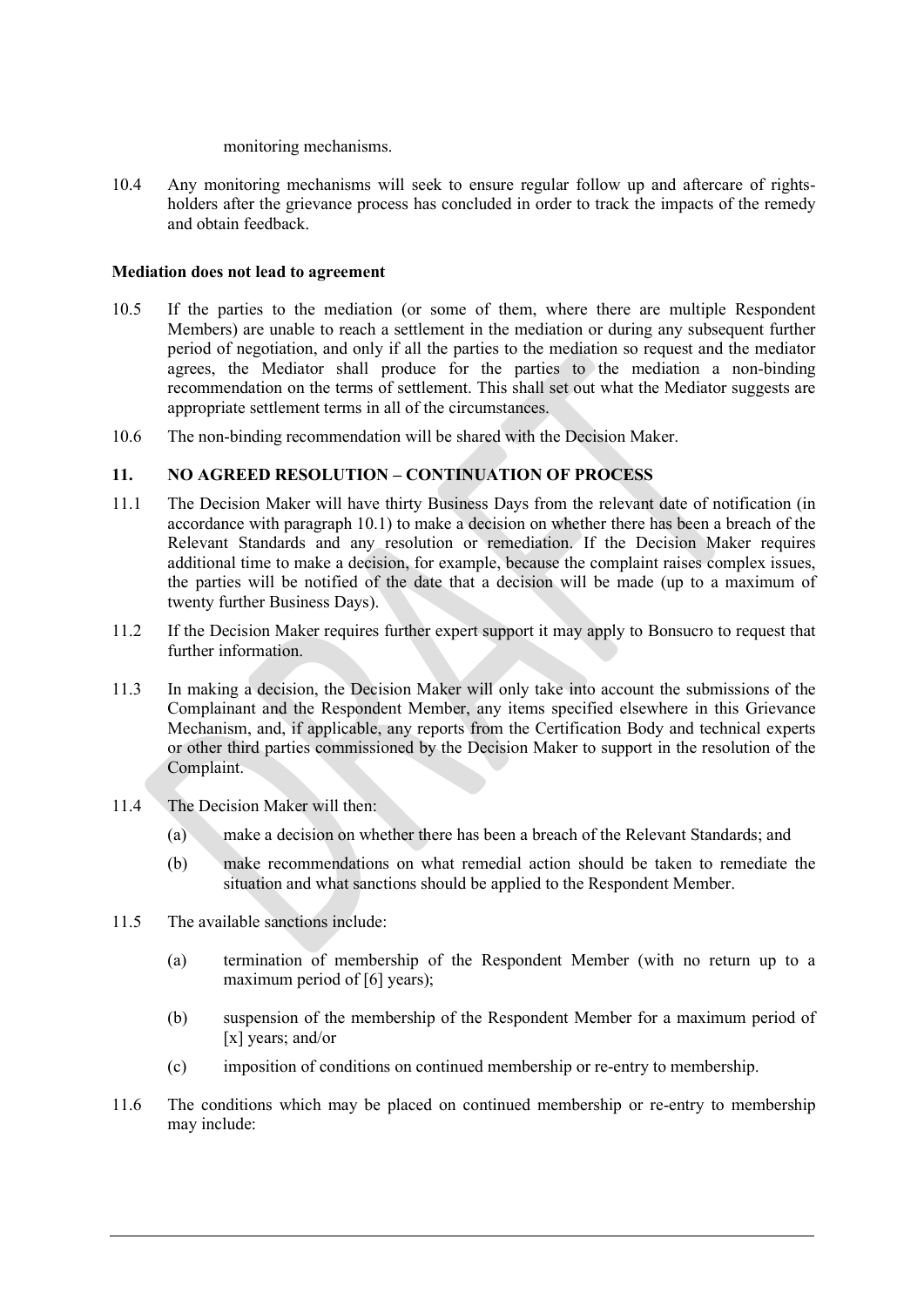- (a) development of a corrective action plan aligned with the requirements of the Relevant Standards and monitoring procedures;
- (b)  $[...]$
- 11.7 The conditions which may be placed on continued membership do not include:
	- (a) the payment of financial compensation;
	- (b) actions that are beyond the scope of the obligations placed on the Respondent Member under the Relevant Standards.
- 11.8 Any conditions placed on continued membership or re-entry will be focused on continuous improvement of policies and processes and aimed at achieving positive outcomes for affected individuals and communities. They must include a time period for completion of the relevant activities and a mechanism for verifying compliance. The Respondent Member shall have the opportunity to apply to the Decision Maker for the extension of a relevant time period, such a request is to be made no less than twenty Business Days prior to the end of the relevant period, and the Decision Maker shall notify the Respondent Member of its decision on whether to grant an extension within twenty Business Days of the request being received.
- 11.9 The Decision Maker will consider the specific actions or recommendations requested to correct problems submitted by the Complainant and any representation made in this regard by the Respondent Member. It shall also consider any recommendations made by the Mediator pursuant to the process described at paragraph 10.5 above.
- 11.10 Bonsucro will then:
	- (a) take a decision to close the complaint and publish notification of the decision on its website; or, if applicable
	- (b) Bonsucro will publish on its website an expected date for review when a decision will be taken following the implementation of any agreed action plan and follow up or monitoring mechanisms. Any monitoring mechanisms will seek to ensure regular follow up and aftercare of rights-holders after the grievance process has concluded in order to track the impacts of the remedy and obtain feedback.
- 11.11 The Decision Maker will share with the parties the text of the decision that will be published on Bonsucro's website within five business days of the date of the decision for the parties to comment upon. The parties will be given ten Business Days to reply. If a response is not received from either party, the decision will be published without their comments unless a review has been requested in accordance with paragraph 12 below.
- 11.12 Once the decision has been published on Bonsucro's website it is final.

### 12. REVIEW PROCEDURE

- 12.1 Any of the parties to the complaint can request a review of whether the Decision Maker has properly complied with the procedure outlined in this Grievance Mechanism.
- 12.2 The review will not re-examine the substance of a decision.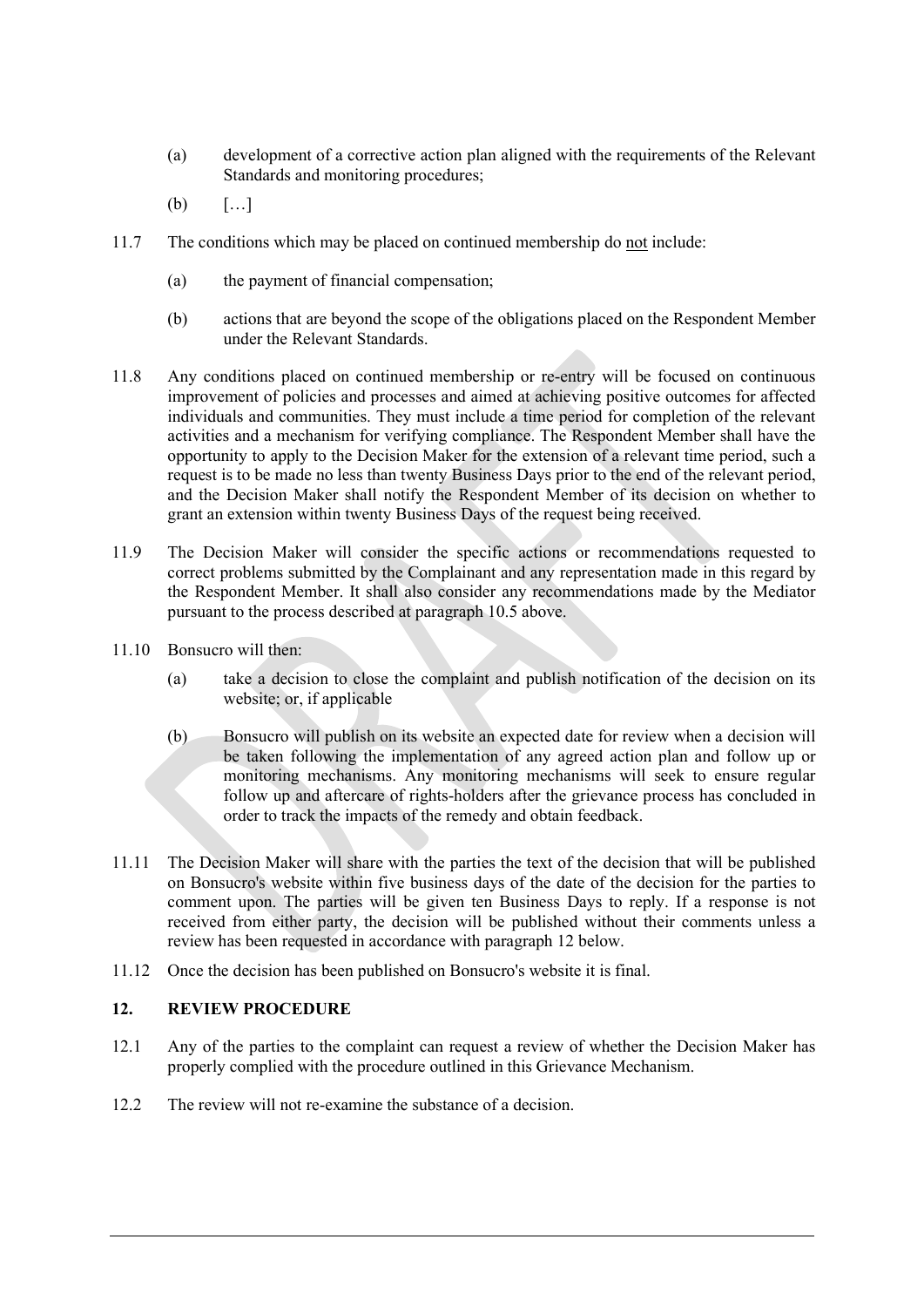- 12.3 A review can be requested only:
	- (a) after a complaint submission has been rejected a second time in accordance with paragraph 7.6 above; or
	- (b) once the text of a decision has been shared with the parties in accordance with paragraph 11 above.

#### How to request a review

- 12.4 A request for review must be made in writing to Bonsucro within ten Business days from the date of a decision referred to at paragraph 12.3 above.
- 12.5 A request for review must set out the reasons for requesting a review set out in paragraph 12.1 above.
- 12.6 The review process will normally be completed within thirty business days of receipt of the request by a separate decision maker appointed by an independent, external service provider.

### 13. DOCUMENTATION

13.1 The Administrator will maintain a log of all complaints made to Bonsucro. Any original documentation submitted by the parties shall be returned to those parties as soon as reasonably practicable and the copies shall be stored at the office of Bonsucro for a period of twelve months beginning on the date on which the complaint was determined. Thereafter such copies will be destroyed.

### 14. TRANSPARENCY

- 14.1 Each complaint will be assigned a unique tracking number. Bonsucro will publish the following information on its website, referencing the applicable tracking number:
	- (a) Initial Scoping Decision:
		- (i) where the complaint is in scope: a statement will be published on Bonsucro's website within five Business Days of a decision on initial scoping being made. The statement will state that a complaint has been received and is within scope, clarifying that this does not mean any determination has been made on whether there has been a breach of the Relevant Standards. The statement will include a list of specific parts of the Relevant Standards which are alleged to have been breached, and allocate a case tracking number. The statement will not name the parties to the complaint. The statement will outline the process and next steps; and
		- (ii) where the complaint is not in scope: a statement will be published on Bonsucro's website within five Business Days of a decision on initial scoping being made. The statement will state that a complaint has been received and is not in scope.
	- (b) Mediation a statement will be published on Bonsucro's website at the commencement of the mediation process. The statement will outline that the complaint has progressed to mediation. The statement will not include the name of the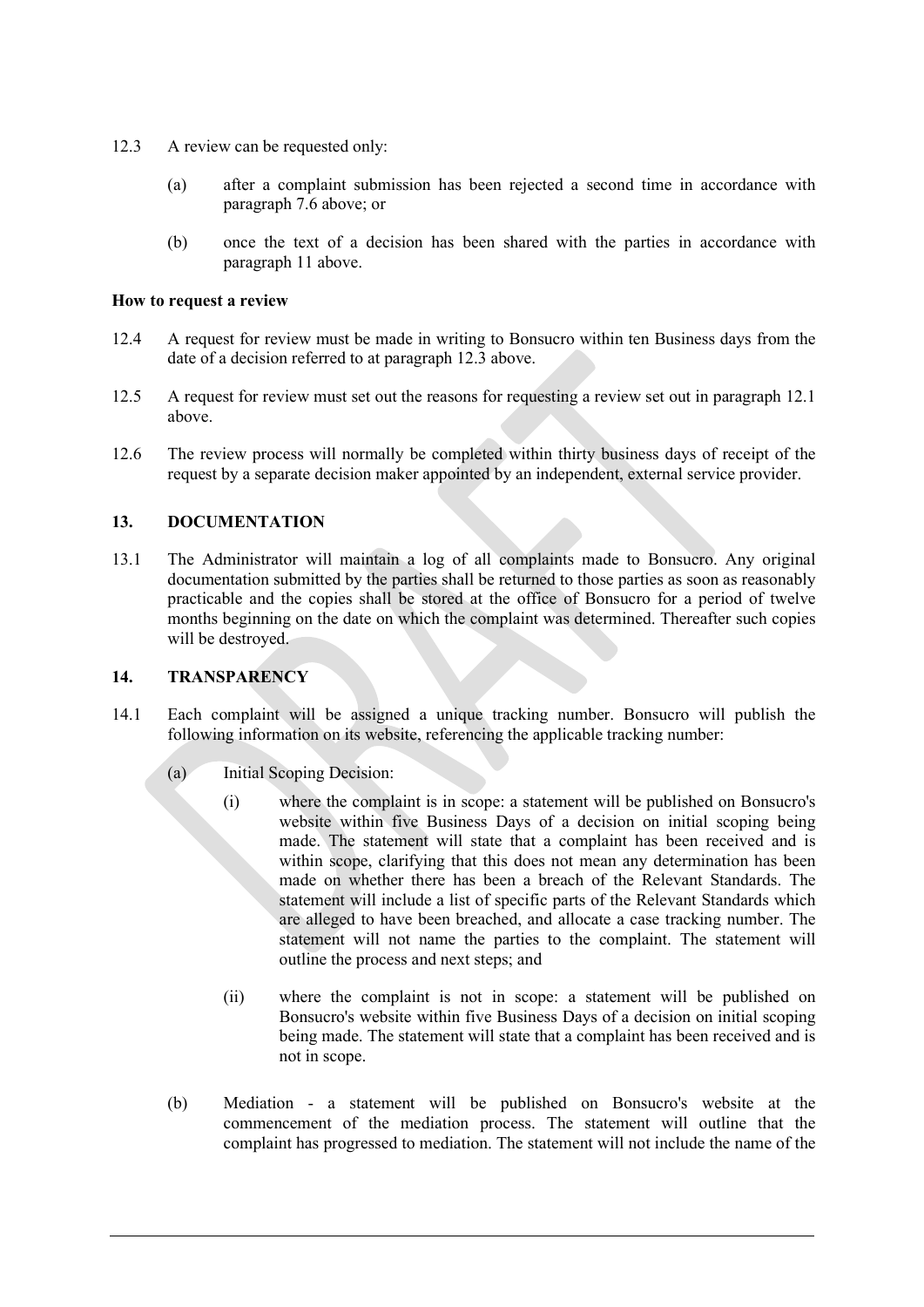parties.

- (c) Conclusion of the mediation process a statement will be published on Bonsucro's website that either:
	- (i) the parties have reached an agreement at mediation and the complaint has been closed, in which case no further details will be given unless otherwise agreed between the parties;
	- (ii) the parties have requested further time to reach a resolution; or
	- (iii) the parties have been unable to reach a resolution and the case will proceed to a decision.
- (d) Resolution a statement will be published on Bonsucro's website within ten Business Days of the decision being made, including reasons for the decision. The statement will include the name of the parties.
- 14.2 The parties should not publish the complaint, response or any other document relating to the complaint that is not published by Bonsucro. If the parties do not comply with this requirement, this will be taken into account when reaching a decision.

## 15. CONFIDENTIALITY

- 15.1 Both parties agree to keep the fact and substance of the complaint confidential until the complaint is resolved, subject to the need for limited disclosure for the purposes of investigation of, and otherwise dealing with, the complaint.
- 15.2 The Decision Maker shall take any breach of confidentiality into account when making its decision as to the appropriate remedy.

## 16. DATA PROTECTION

- 16.1 Data protection law regulates the handling of personal data about individuals. Where a party collects and transmits personal data as part of a complaint, it will be responsible for complying with locally applicable data protection laws. These may require that party, *inter alia*, to notify relevant individuals about the use of their data for the purpose of resolving the complaint, and to establish a lawful basis for that use (which may require obtaining consent from those individuals). The parties are responsible for ensuring that any personal data contained within a complaint has been collected lawfully, and may lawfully be disclosed to Bonsucro and/or the Decision Maker/Administrator and/or the other party/ parties to the complaint.
- 16.2 In general, the parties should not disclose sensitive personal data (that is, data about an individual's health, race, ethnic origin, religious or philosophical beliefs, trade union status, sex life or sexual orientation, biometric or genetic status or personal financial data (including bank account details)) as part of a complaint. Where it is strictly necessary to disclose such data, the party making the disclosure must obtain consent from the relevant individual(s) (such consent to specifically name Bonscuro and/or the Decision Maker/Administrator and/or the other party/ parties to the complaint as a recipient of the data, for the purposes of resolving the complaint).
- 16.3 Bonsucro is established in the UK, and is regulated by UK data protection laws (including the UK implementation of the General Data Protection Regulation (GDPR)) as a data controller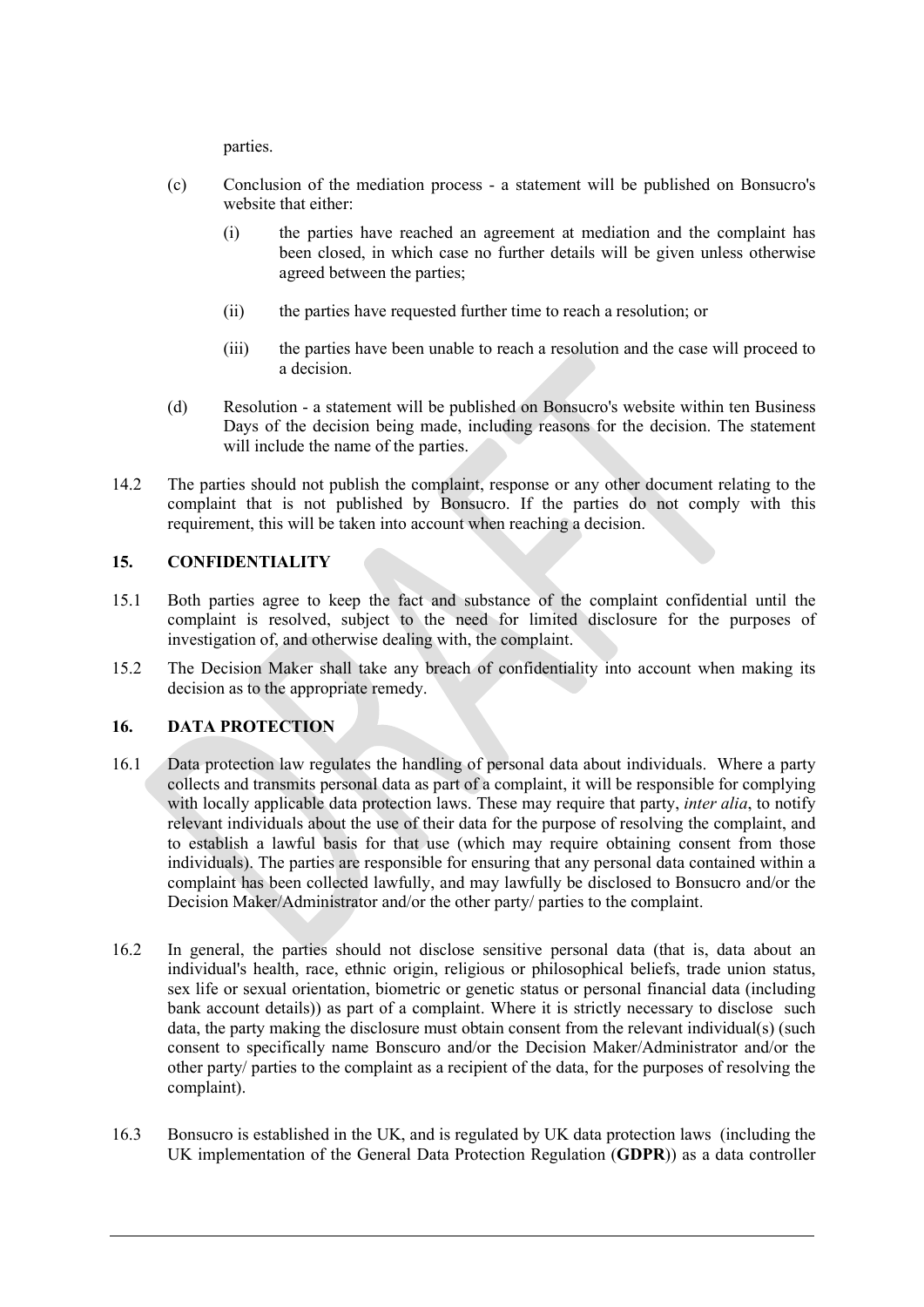in relation to its processing of any personal data contained within a complaint. UK data protection laws provide individuals with certain rights, which may mean that Bonsucro is required (in its absolute discretion) to provide an individual with access to their personal data contained within a complaint, or to erase that data. Bonscuro maintains a publicly available privacy notice [link].

## 17. MISCELLANEOUS

- 17.1 Bonsucro is committed to resolving complaints efficiently and transparently. However, in some situations, for example, where the complaint raises complex issues, the Decision Maker may need to extend the timelines set out in the Grievance Mechanism. In the event that timelines need to be extended, the Decision Maker will notify both parties in writing.
- 17.2 Bonsucro has a zero-tolerance policy on retaliation, intimidation or harassment. All parties to a complaint will refrain from retaliating against, intimidating or harassing other parties to a complaint or any individual or community involved in the complaint, including human rights defenders.
- 17.3 Where there is evidence that any of the parties to a complaint have caused or contributed to retaliation, intimidation or harassment against another party to the complaint or any individual or community involved in the complaint, including human rights defenders, the Decision Maker may choose to take the following steps:
	- (a) pause the Grievance Mechanism pending investigation into the allegations; and
	- (b) if verified, apply a sanction as outlined above at paragraph 11.5.

Where parties to a complaint seek to rely on this clause, if the mediation process has been commenced this clause will not apply and the parties will attempt to resolve the issue in the context of mediation.

- 17.4 The parties may agree to resolve the complaint at any point. In this situation Bonsucro will close the complaint in accordance with its internal procedures and publish a statement on its website to this effect. Any such statement will not give any further details of the complaint unless otherwise agreed between the parties.
- 17.5 If court proceedings on the same issues as those raised in a complaint are commenced against the Respondent Member and/or another relevant grievance mechanism or similar procedure has been commenced (or is in the course of this process commenced) the Decision Maker may, at any time, pause the complaint pending the conclusion of those proceedings.
- 17.6 Parallel proceedings in and of themselves will not automatically cause suspension of a complaint, the Decision Maker will only take a decision to suspend a complaint where there is a risk of serious prejudice to either party to the parallel proceedings and it is appropriate in the circumstances.
- 17.7 Bonsucro may make submissions to the Decision Maker that there is a risk of serious damage to the reputation of Bonsucro, which the Decision Maker will take into account.
- 17.8 At any time during the Grievance Mechanism process the parties to the Complaint may agree to resolve the Complaint, in which case the Decision Maker may close the Complaint when exercising its duties under this Grievance Mechanism.